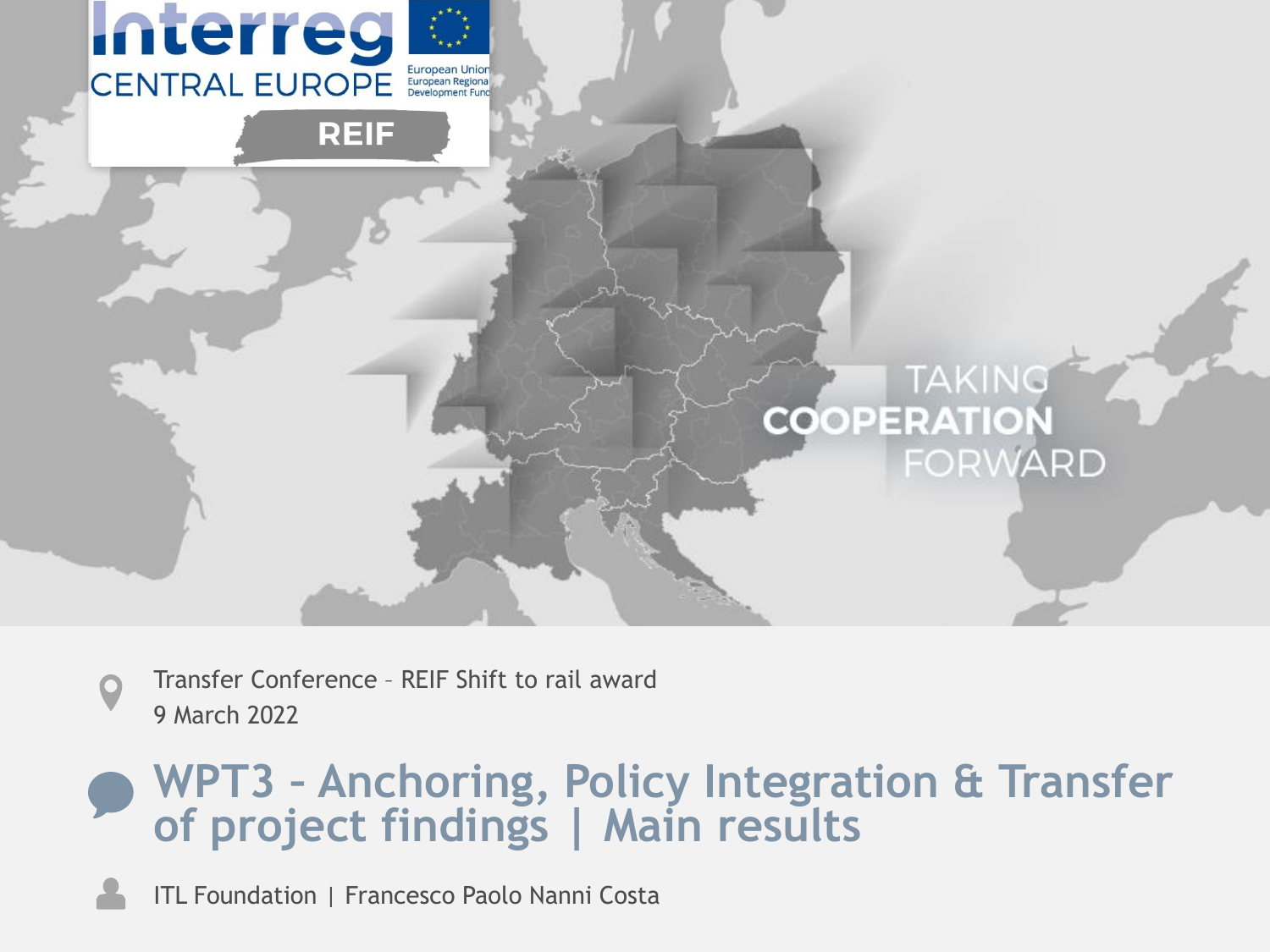# **WP.T3 IN A NUTSHELL**



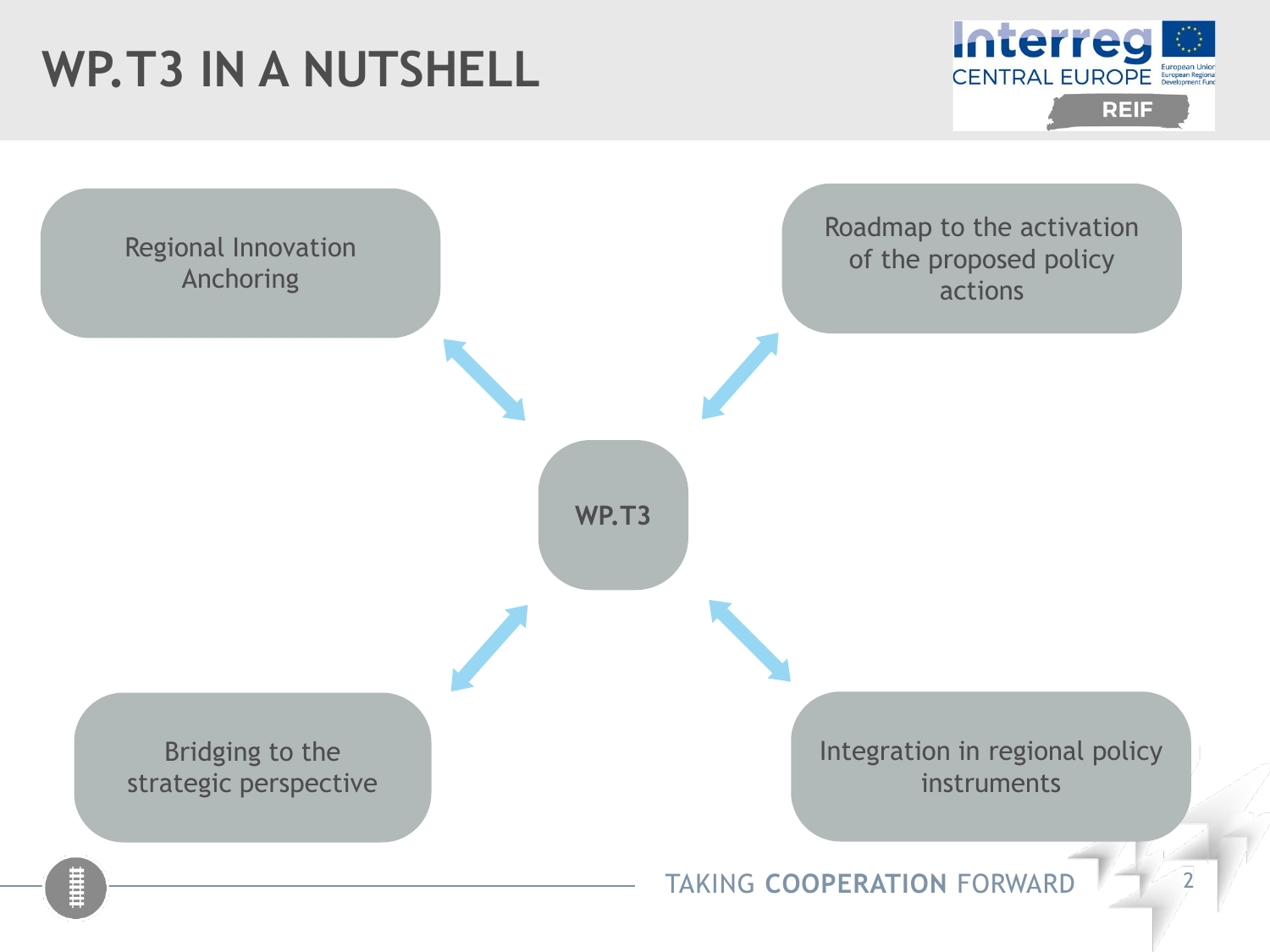

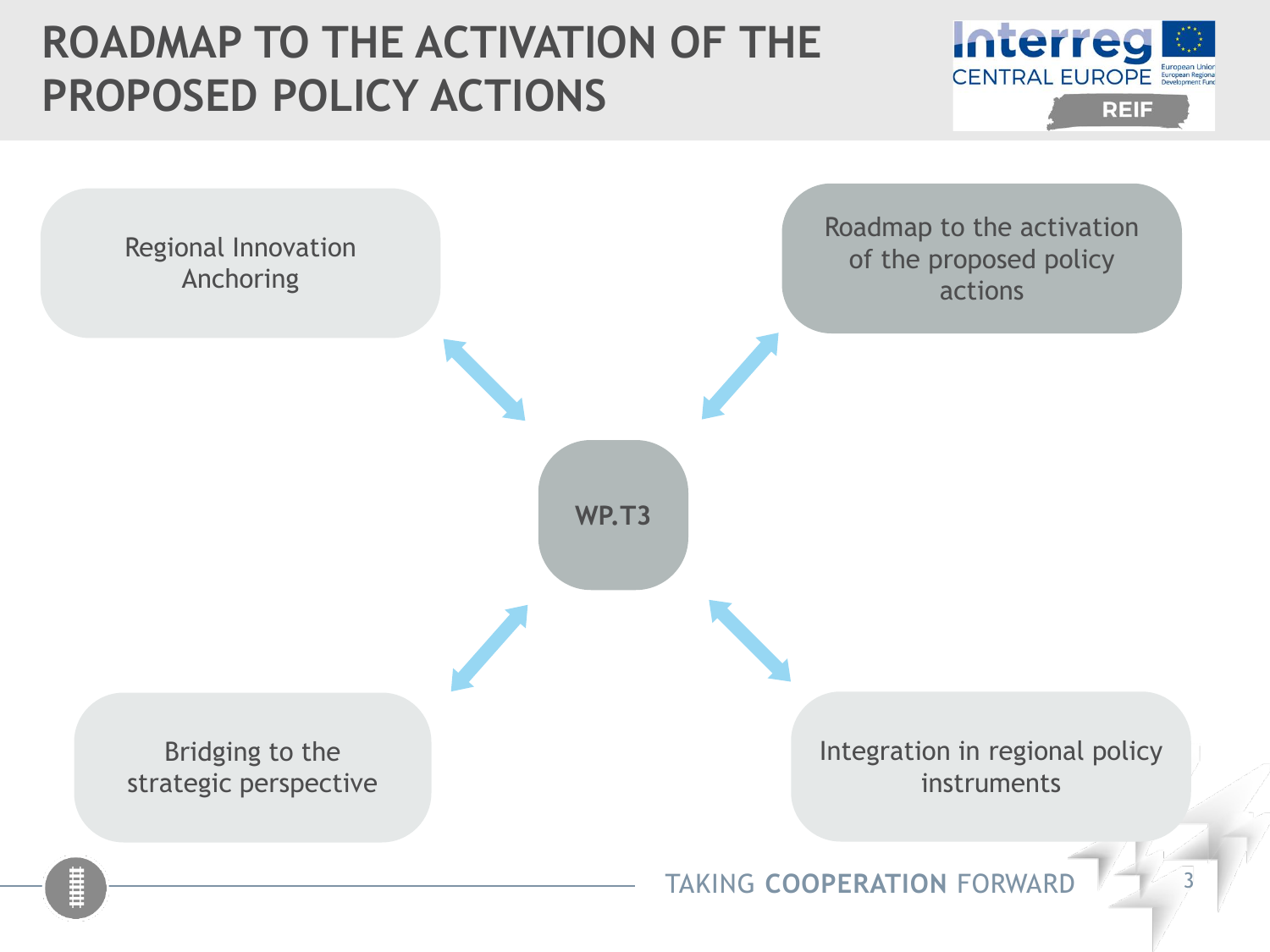

| Roadmap 2030                         | Project findings have been translated into a Roadmap, namely an<br>operational plan where the <b>policy actions</b> shaping the future freight<br>rail transport regional system are collected, covering the time<br>horizon until 2030 |
|--------------------------------------|-----------------------------------------------------------------------------------------------------------------------------------------------------------------------------------------------------------------------------------------|
| <b>Priority areas</b>                | These actions have been divided in the following priority areas:<br>Administration<br>Legislation<br><b>Rolling Stock/Machinery</b><br>$\bullet$<br>Service/Operation<br>Transport infrastructures                                      |
| Main challenges and<br>funding needs | Each roadmap identifies the main challenges and the funding needs<br>requested for the implementation of policy actions                                                                                                                 |

| PRIORITY AREAS           | N. OF ACTIONS | <b>ESTIMATED COSTS</b> | $\%$  |
|--------------------------|---------------|------------------------|-------|
| Administration           |               | 15.950.000 €           | 0,2%  |
| Legislation              |               | 10.000.000 €           | 0,2%  |
| Rolling stock/Machinery  |               | 180.000.000 €          | 2,8%  |
| Service/Operation        | 5             | 11.290.000 €           | 0,2%  |
| Transport Infrastructure | 39            | 6.215.616.000 €        | 96,6% |
| TOTAL                    | 51            | $6.432.856.000$ €      | 100%  |

#### **Estimated costs**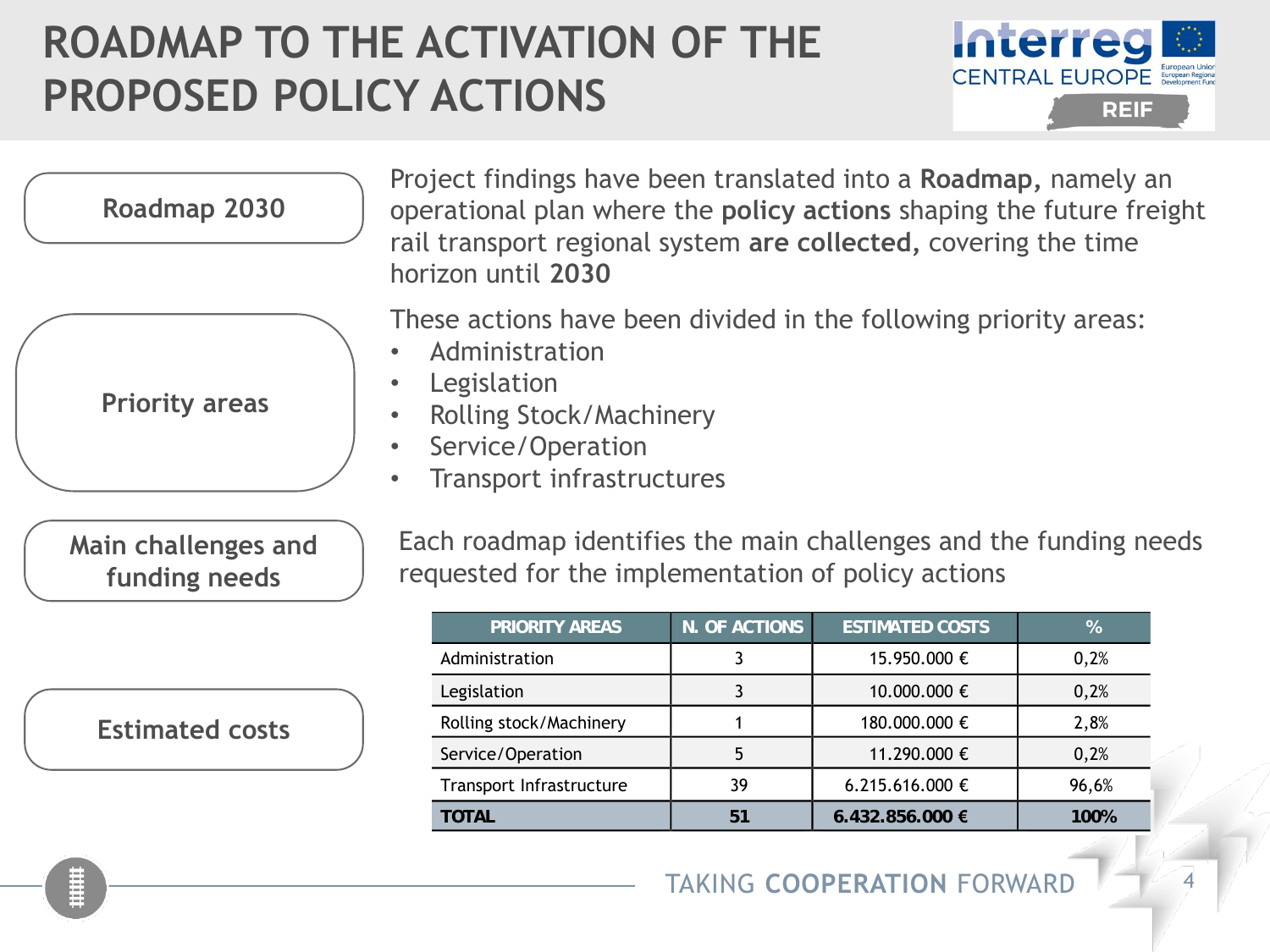

The roadmap represents the **main output of the WP.T3 of the REIF project** and its role is **to address the policy actions into the regional and national plans concerning the freight rail transport**.

Given its strategic role within the regional policy, the development of the roadmaps has been assisted by the

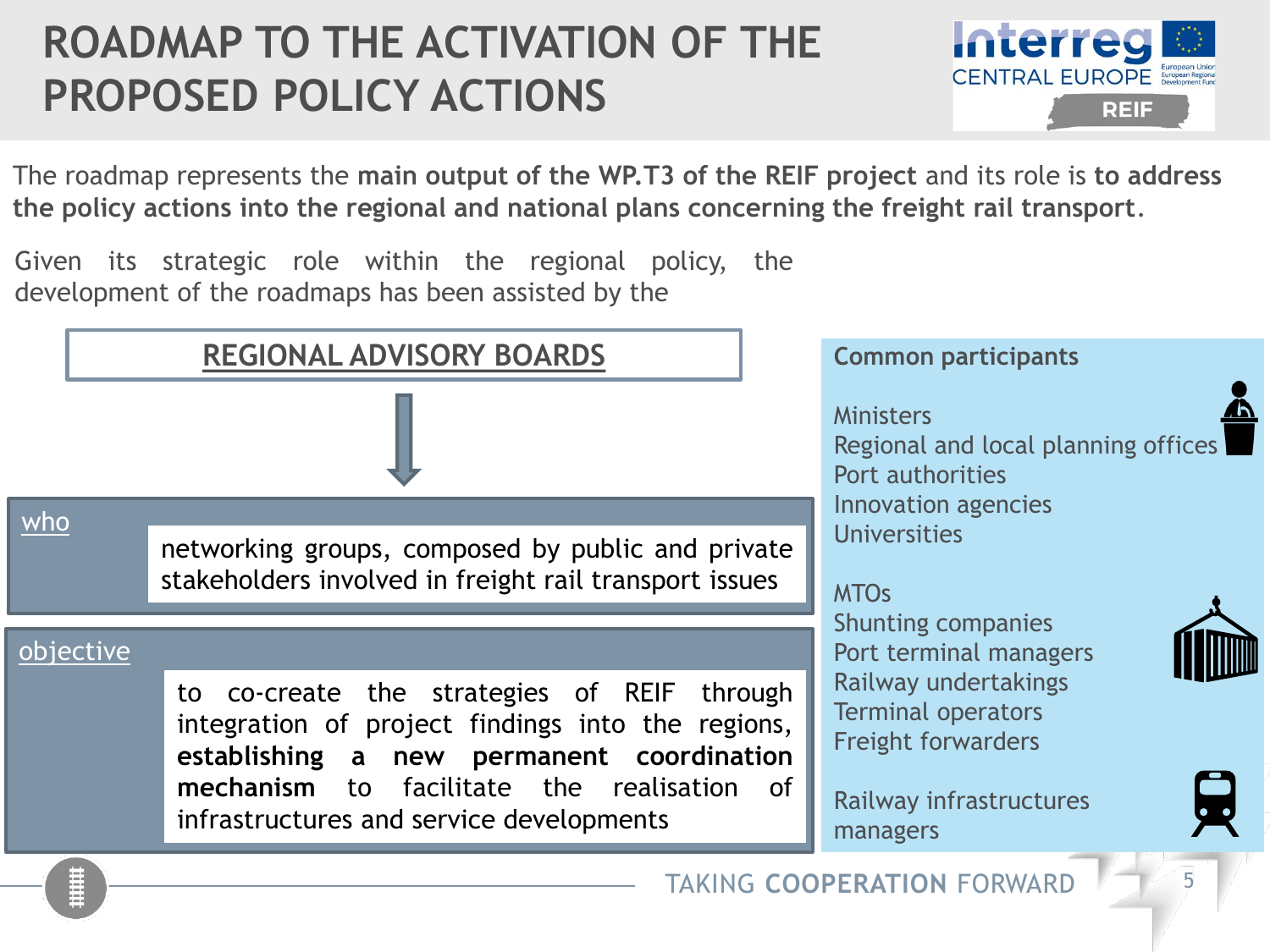



**OPERATIONAL PLAN TO ROLL OUT NEW** 

INFRASTRUCURE AND SERIVES

OPERATIONAL PLAN TO ROLL OUT NEW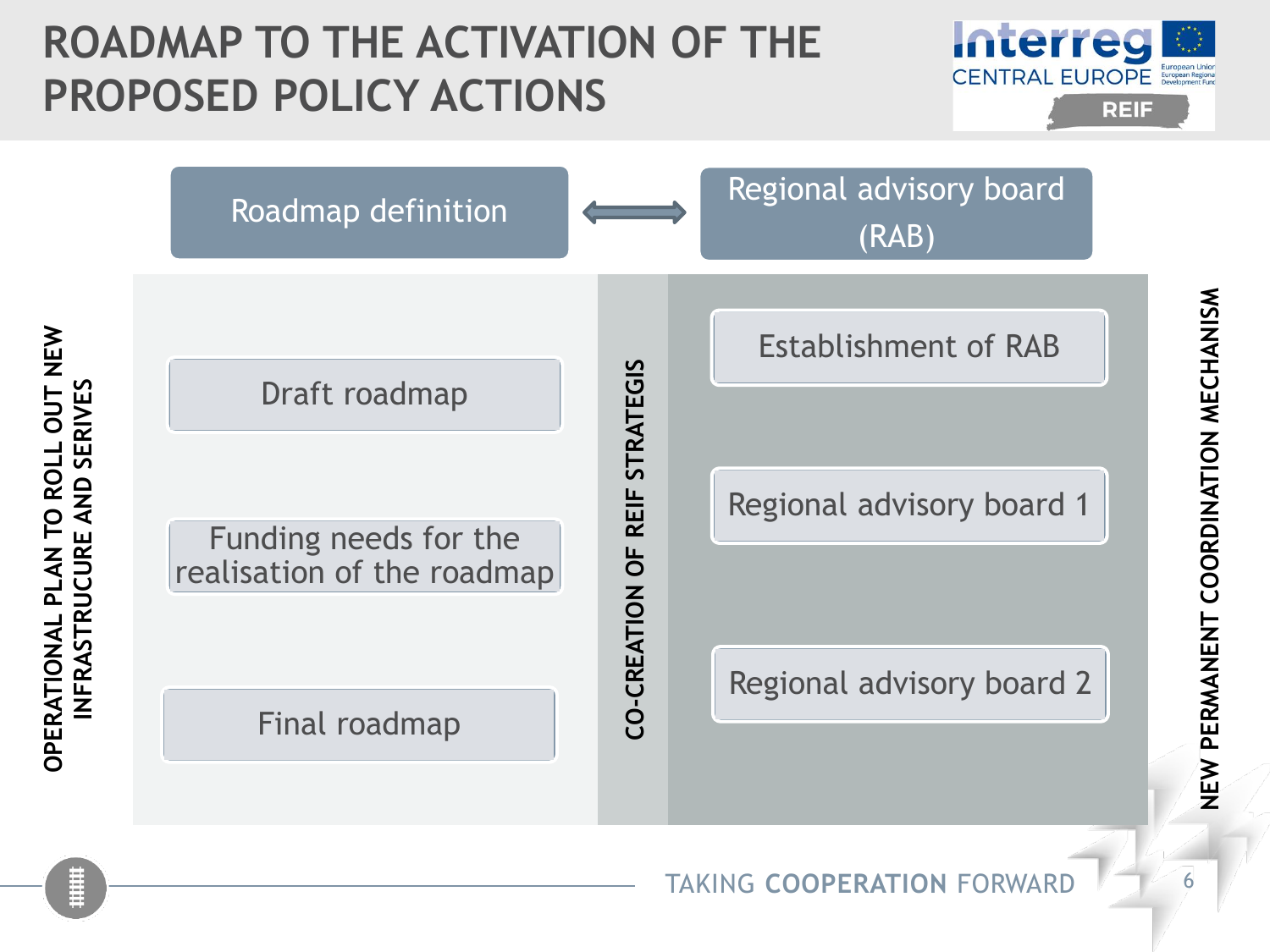

#### **Main lessons learned from the Roadmaps:**

- **The improvement of the transport infrastructures** is confirmed as a **priority** for all REIF partners. The common priority actions are, in particular:
	- ✓ Increase the **capacity** of the main **railway lines;**
	- ✓ Increase the number of **multimodal logistic platforms**, connected to the railway network;
	- ✓ **Improve the road network accessibility** of the rail-road terminals
	- $\checkmark$  Reactivate disused railway lines, revitalise disused routes for freight rail traffic and create industrial sidings.
- **Shunting operation** remains a **critical activity** along the intermodal chain and **rolling stock renewal** is also required
- Improvement of the railway connection between ports and hinterlands to foster the creation of **an integrated network of ports and intermodal hubs in the CE territory**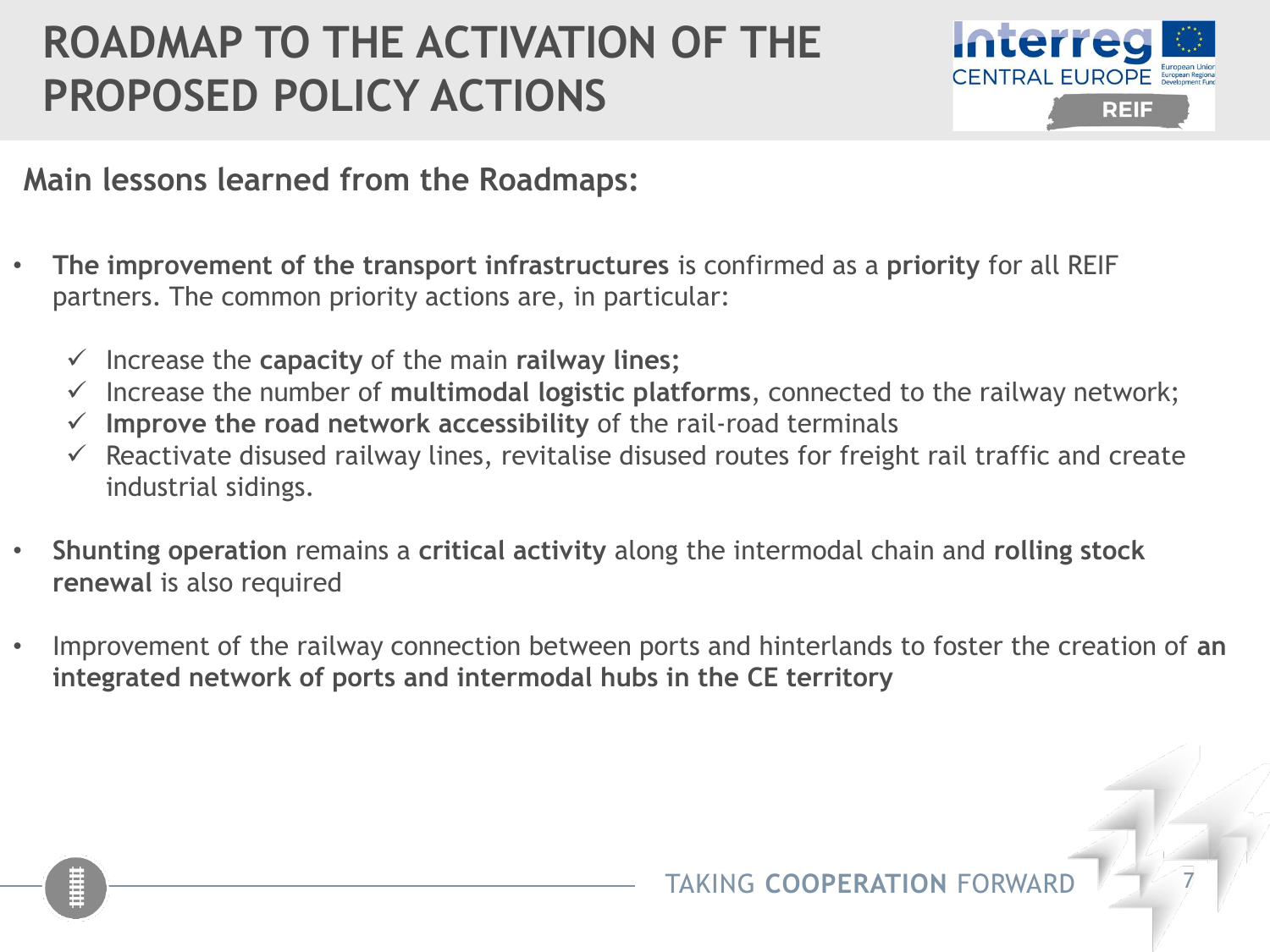# **REGIONAL INNOVATION ANCHORING**



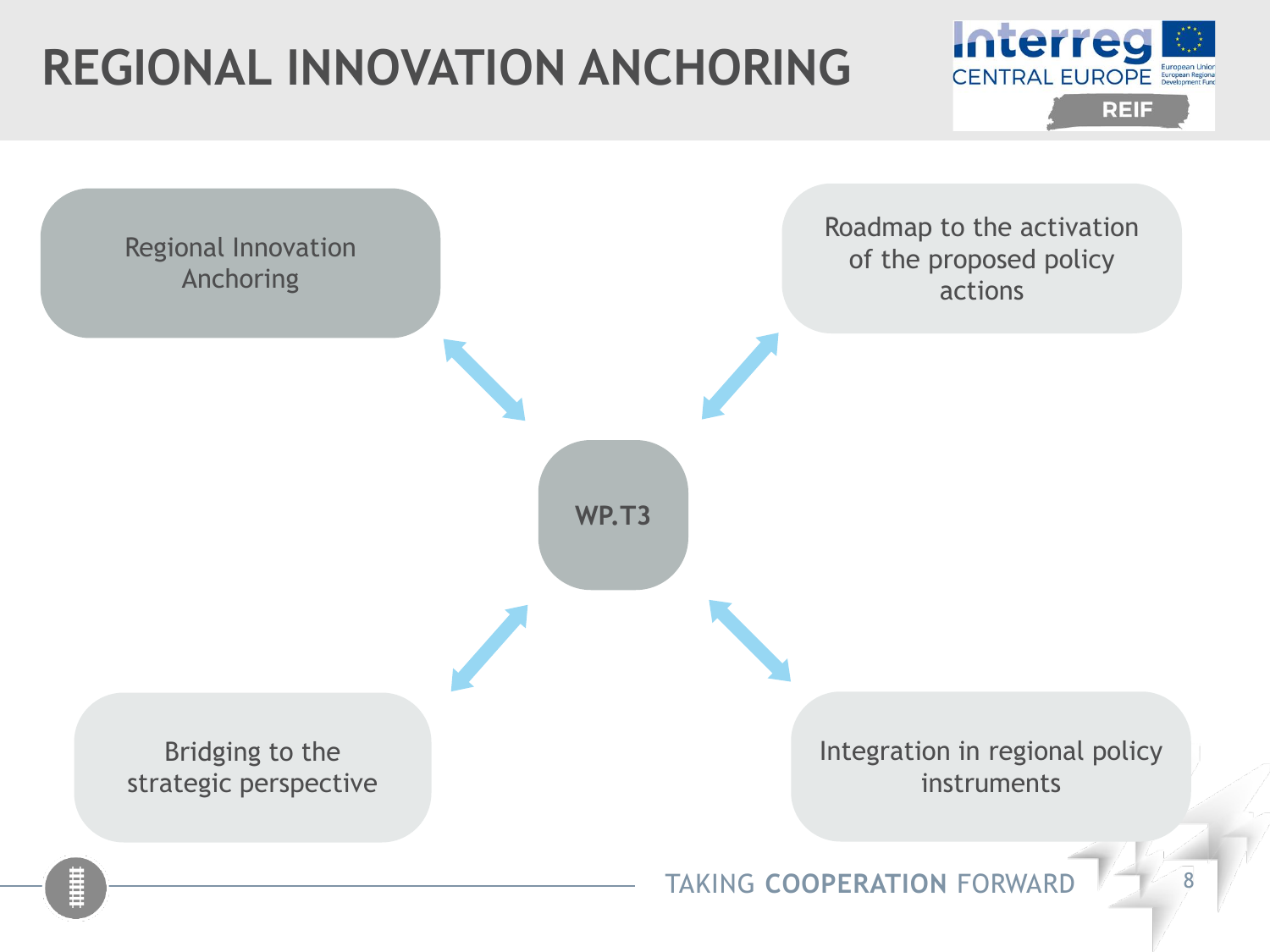# **REGIONAL INNOVATION ANCHORING**



In order to anchor project findings within regional public administration and market players, a sequence of meetings have been organized in each region.

The main goals of the

#### **REGIONAL CAPACITY BUILDING WORKSHOPS**

were:

- a. Update participants about the REIF's findings
	- Market analysis + assessment of infrastructure & services
	- Future rail infrastructure & services
	- Road map new rail infrastructure/services
- **b. create a common policy framework within the territories** involved in the project, in line with the aim of **supporting their planning capacity building**.

At project level, **about 300 people joined the workshops**

#### **Common participants**

#### **Ministers**

Regional and local planning offices Port authorities Custom agency **Universities** 

#### MTOs

Shunting companies Port terminal managers Railway undertakings Terminal operators Freight forwarders



Railway infrastructures managers

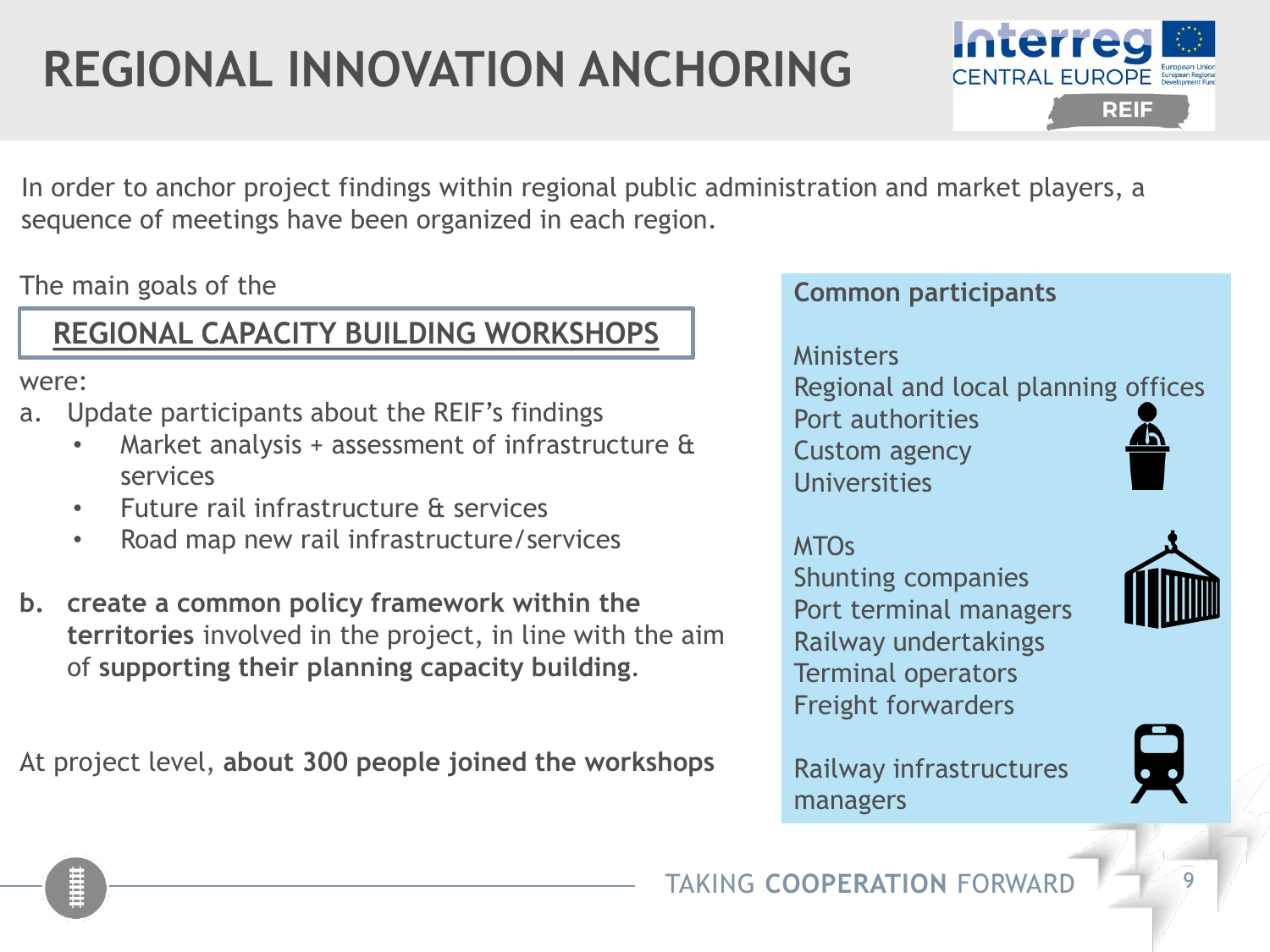### **INTEGRATION IN REGIONAL POLICY INSTRUMENTS**



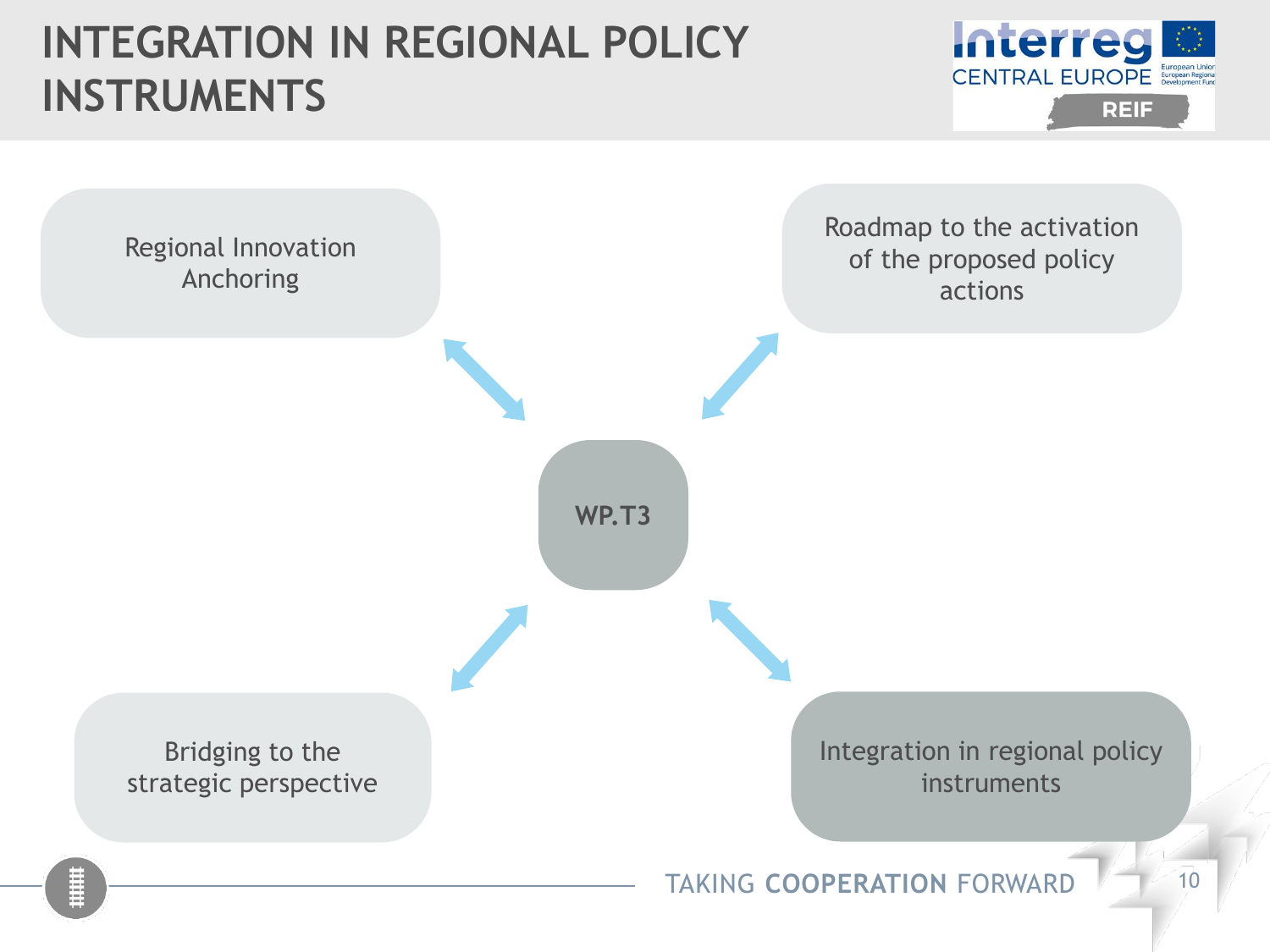## **INTEGRATION IN REGIONAL POLICY INSTRUMENTS**



The activities carried out and the results achieved within REIF project should affect the planning of freight transport in CE territories. At project level, the strategic plans that will be interested by the REIF activities are:

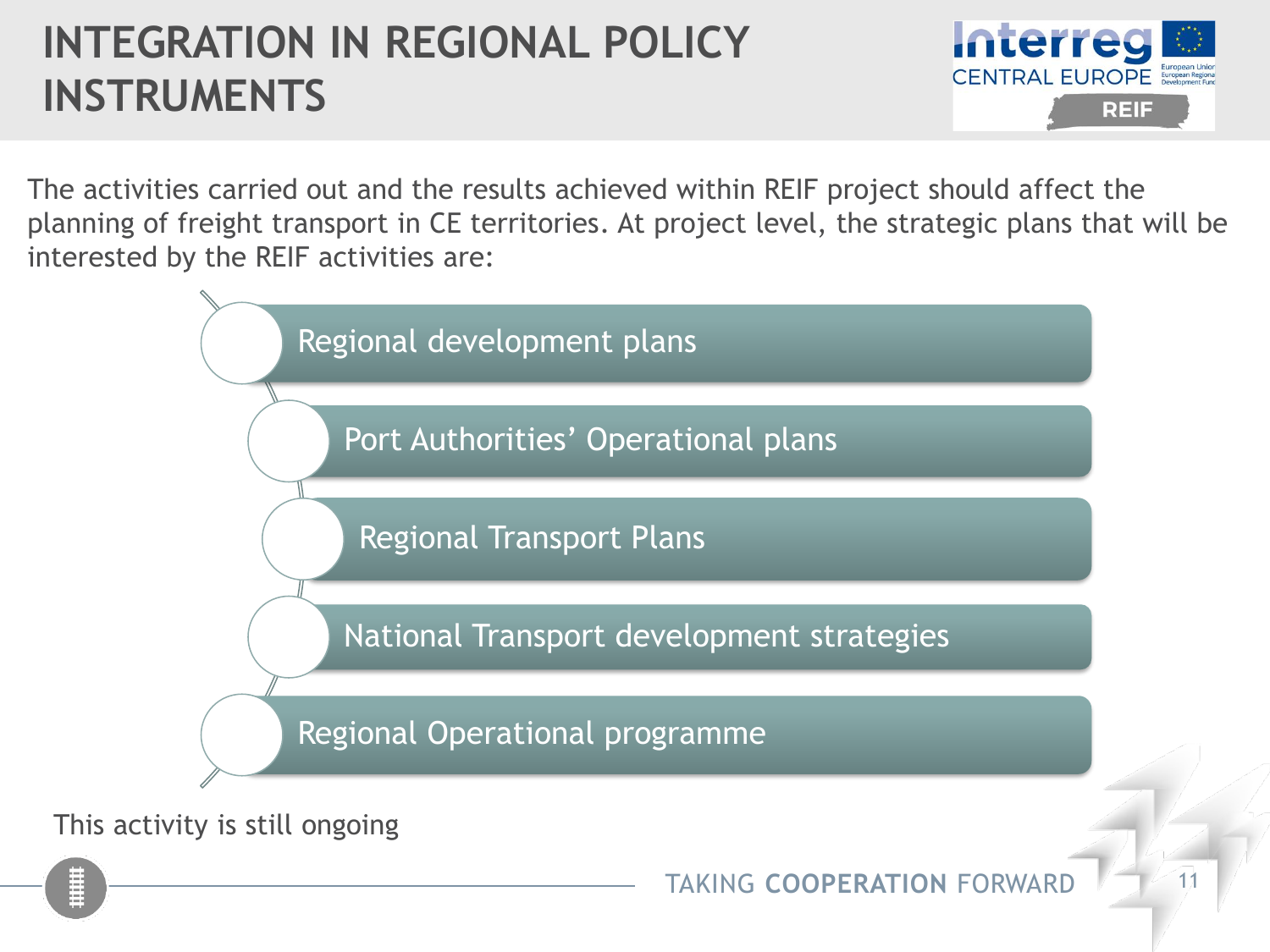### **BRIDGING TO THE STRATEGIC PERSPECTIVE**



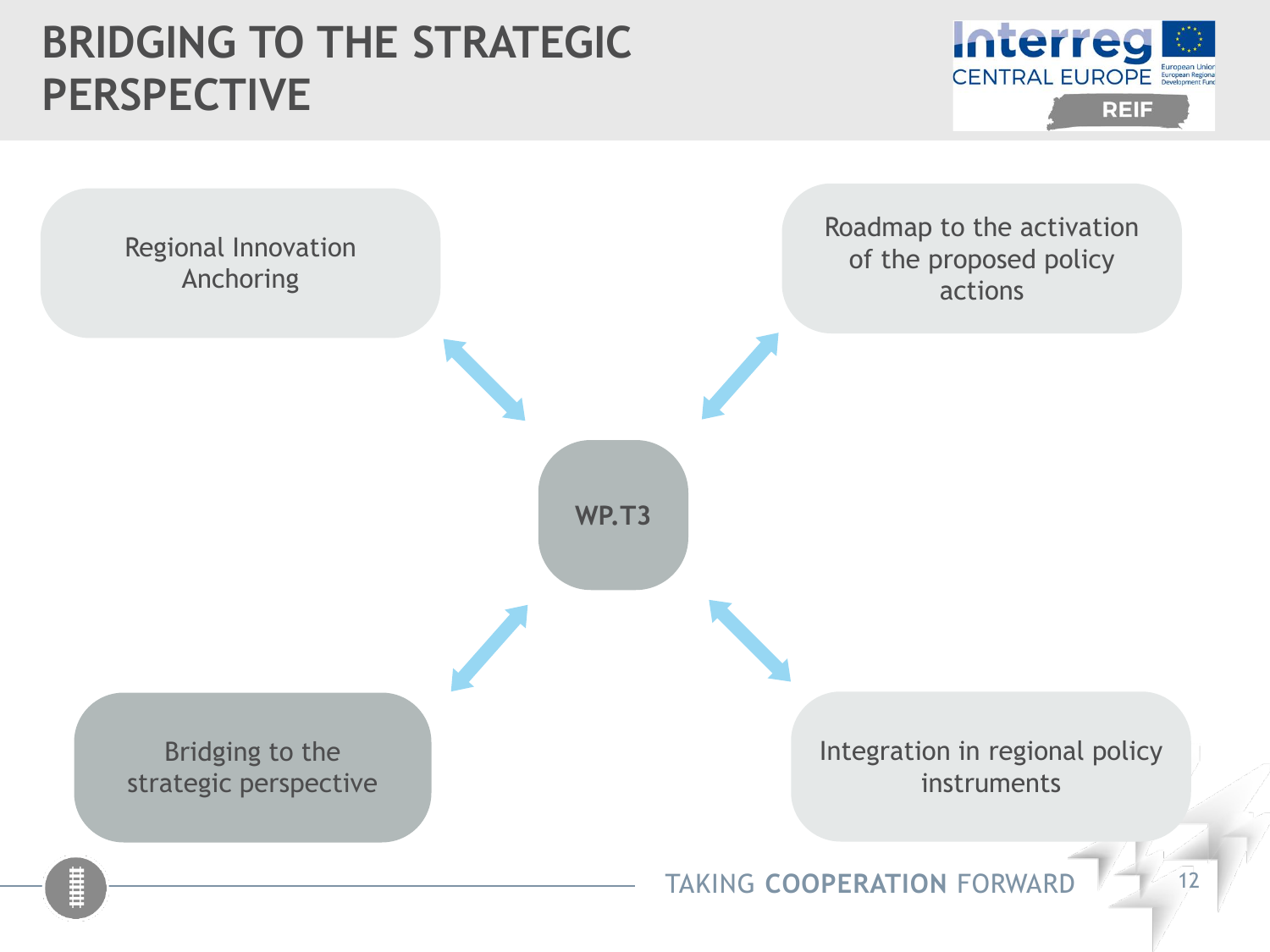### **BRIDGING TO THE STRATEGIC PERSPECTIVE**



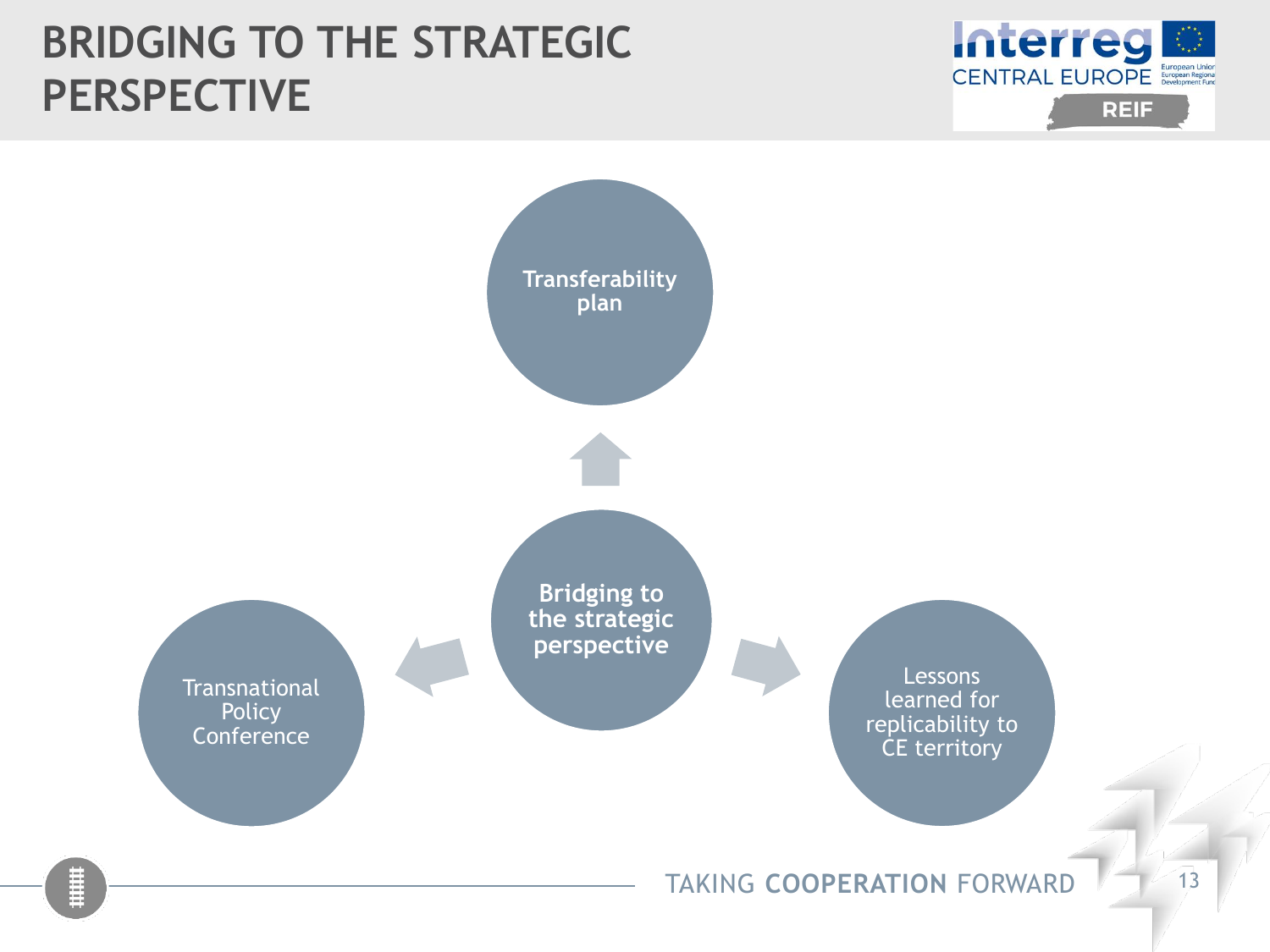# **BRIDGING TO THE STRATEGIC PERSPECTIVE: TRANSNATIONAL POLICY CONFERENCE**



The transnational policy conference, held on 19th October 2021, saw the participation of international policy maker institutions (Network of European Railways, Unit Single European Rail Area in DG Move).

The main topics discussed concerned:



- Challenges for freight rail transport on International, national and regional level from the freight forwarders perspective
- Upcoming initiatives in support of freight rail transport on European level

A round table about the challenges and potentialities for the regional freight rail transport was participated by representatives of the regions involved in REIF project.